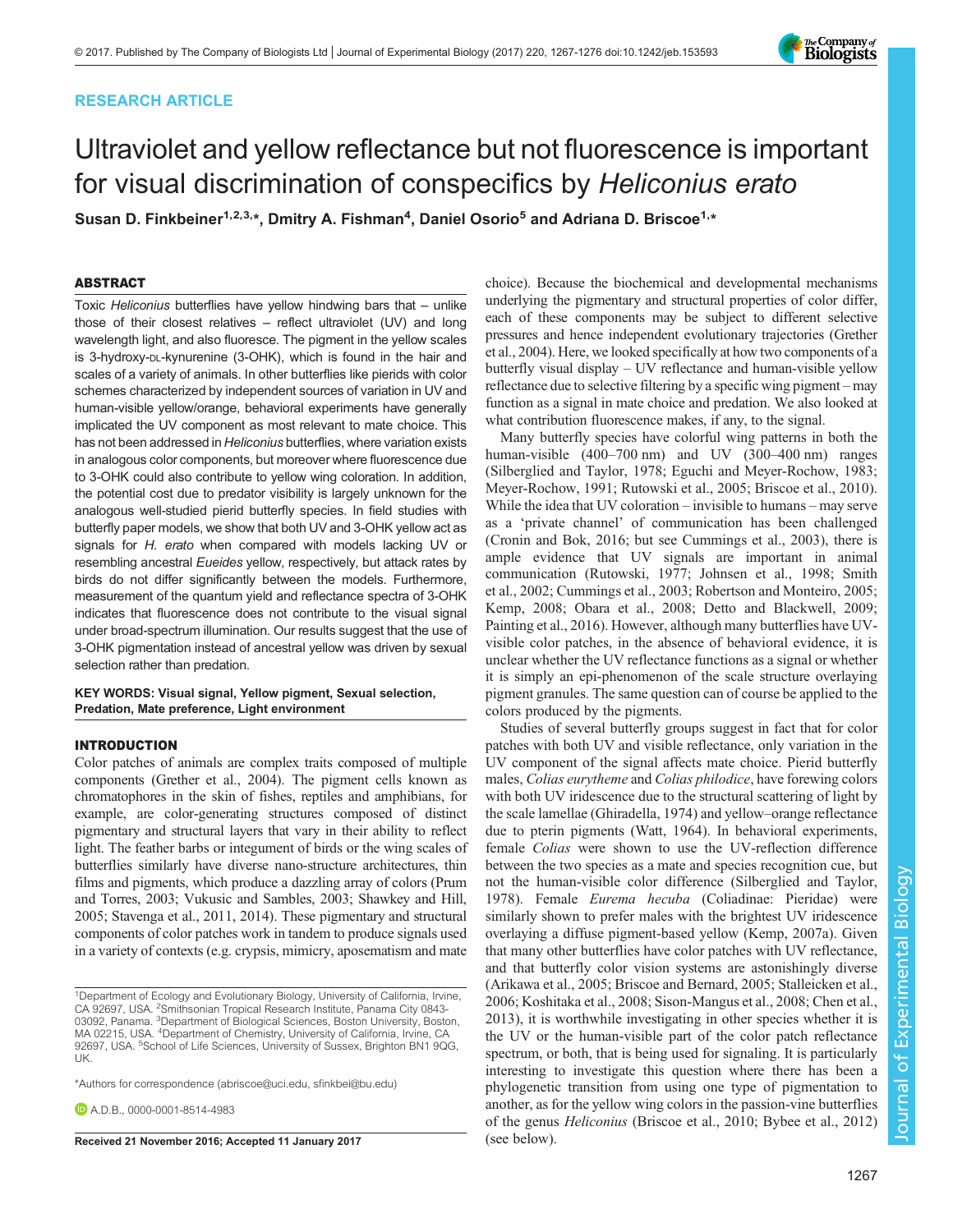<span id="page-1-0"></span>Heliconius erato has yellow scales on its hindwings that contain the pigment 3-hydroxy-DL-kynurenine (3-OHK) ([Tokuyama et al.,](#page-9-0) [1967](#page-9-0); [Reed et al., 2008](#page-8-0)). The yellow bars reflect UV light and have a step-like reflectance at longer wavelengths – a rapid rise then a plateau in reflectance in the visible (400–700 nm) range (Fig. 1A,B, yellow lines) (see also [Stavenga et al., 2004](#page-9-0)). Either the UV or the human-visible part of 3-OHK wing reflectance, or both, may serve as a signal for inter- and intra-specific communication. Intriguingly, the appearance of 3-OHK in Heliconius co-occurred with the evolution of the butterflies' duplicated UV opsins, UV1 and UV2 [\(Briscoe et al., 2010;](#page-7-0) [Yuan et al., 2010](#page-9-0); [Bybee et al., 2012\)](#page-8-0). In some Heliconius species, UV1 and UV2 are found in both males and females (K. J. McCulloch and A.D.B., unpublished data). In H. erato, UV1 is a female-specific UV receptor with  $\lambda_{\text{max}}$ =355 nm, while UV2 is a violet receptor found in both sexes with  $\lambda_{\text{max}}$ =390 nm ([McCulloch et al., 2016\)](#page-8-0).

In addition to the components of the 3-OHK visual signal mentioned above, the yellow wing bars of Heliconius fluoresce under a hand-held blacklight ([Movie 1](http://movie.biologists.com/video/10.1242/jeb.153593/video-1)). Fluorescence occurs when short-wavelength light is absorbed and then re-emitted as a longer wavelength, i.e. lower energy, light. Fluorescent pigments are widespread in nature [\(Vukusic and Hooper, 2005](#page-9-0); [Lagorio et al.,](#page-8-0) [2015](#page-8-0)) and are typically identified using spectrally narrow-band light; however, terrestrial illumination has a broad spectrum so it is unclear whether a pigment's fluorescence contributes much to a potential signal under natural conditions. The emission spectra of the 3-OHK pigment overlap with the visible part of the reflectance spectrum of 3-OHK on *Heliconius* wings (see below) and so would be well suited to being detected by the blue-sensitive receptor of H. erato with  $\lambda$ =470 nm if it did ([McCulloch et al., 2016\)](#page-8-0).

Butterflies from the genus Eueides, which is a sister taxon to Heliconius, have mimetic wing patterns strikingly similar to those of some Heliconius species. These two genera co-occur in the same habitats, yet *Eueides*' yellow wing pigments lack the step-like reflectance spectrum of 3-OHK (Fig. 1A,B, gray line) [\(Bybee et al.,](#page-8-0) [2012\)](#page-8-0), and they do not fluoresce (data not shown). The yellow pigments in the two butterflies appear similar to the human eye in natural light, but their spectra differ strongly (Fig. 1A,B, yellow and gray lines). Although modeling of wing colors suggests in principle that Heliconius can distinguish between Heliconius 3-OHK yellow and Eueides yellow [\(Bybee et al., 2012](#page-8-0)), it remains unknown whether *Heliconius* actually do so in nature. Previous work has shown that H. erato prefer chromatic over achromatic signals in the context of mate choice ([Fig. S1\)](http://jeb.biologists.org/lookup/doi/10.1242/jeb.153593.supplemental) ([Finkbeiner et al., 2014\)](#page-8-0); but it is unclear whether the visible, the UV or both parts of the reflectance spectrum of 3-OHK and fluorescence contribute to signaling. Prior work has also shown that avian predators will differentially attack achromatic compared with chromatic butterfly paper models [\(Fig. S1\)](http://jeb.biologists.org/lookup/doi/10.1242/jeb.153593.supplemental) [\(Finkbeiner et al., 2014;](#page-8-0) Dell'[Aglio et al., 2016](#page-8-0)), but it is unknown whether avian predators will differentially attack butterfly



Fig. 1. Reflectance spectra of Heliconius erato and Eueides wing colors and paper model colors used in the mate choice and predation experiments. (A) Dorsal yellow, (B) ventral yellow, (C) dorsal red, (D) ventral red. Reflectance spectra correspond to: natural H. erato wing colors (yellow or red n=15 butterflies), natural Eueides spp. wing colors (gray; n=11 butterflies) and paper model wing colors with (Y+, orange) and without (Y−, black) 3-OHK color, and with (UV+, purple) and without (UV−, blue) ultraviolet reflectance. Shaded areas correspond to 95% confidence intervals; solid yellow or white lines are means with (Y+) and without (Y−) 3-OHK yellow, and with (UV+) and without (UV−) ultraviolet reflectance.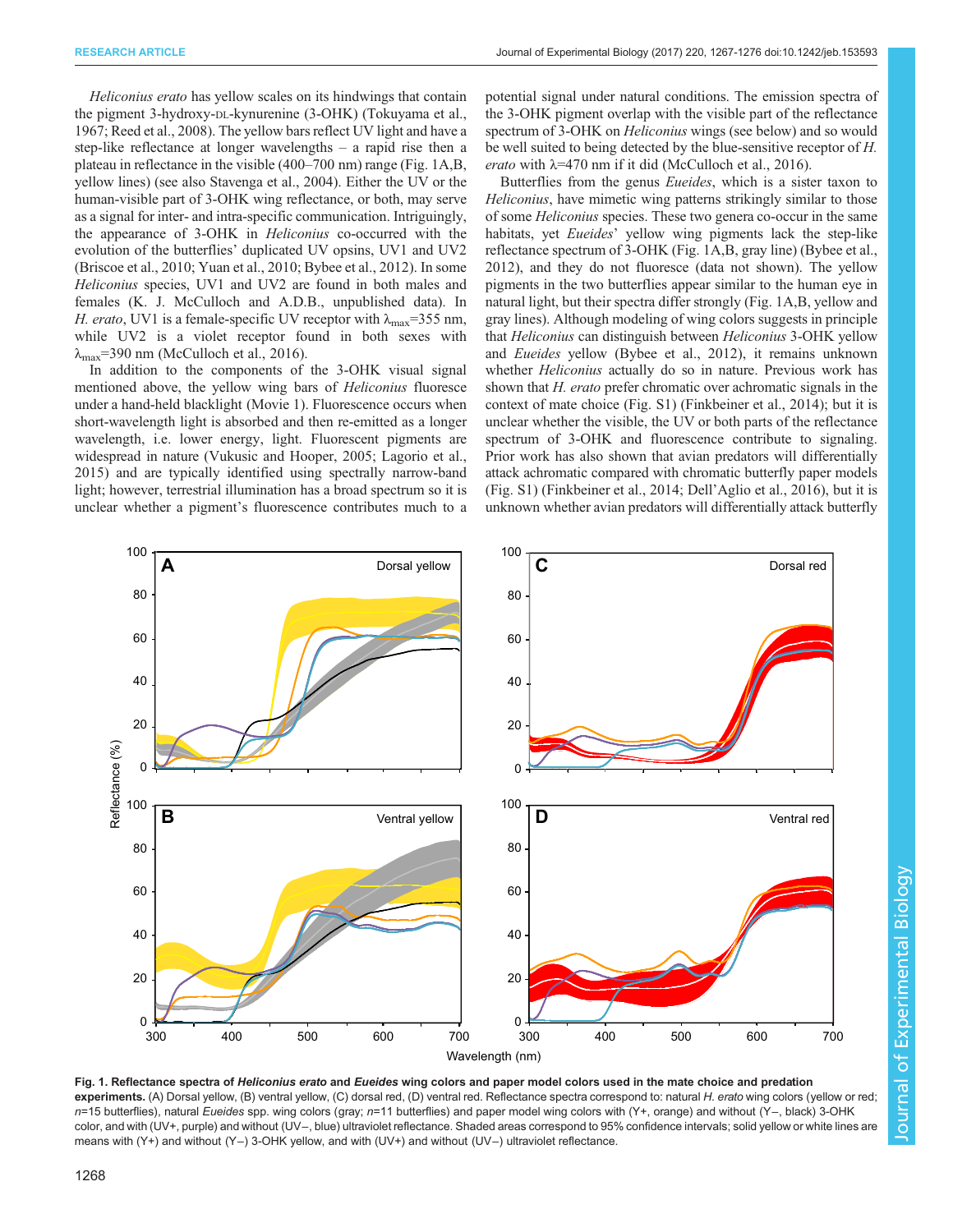paper models that vary in yellow coloration resembling the differences between Heliconius and Eueides yellow. While Heliconius wing color patterns warn avian predators of their toxicity ([Benson, 1972;](#page-7-0) [Chai, 1986](#page-8-0)), 3-OHK may further serve as a conspecific signal especially in courtship [\(Bybee et al., 2012](#page-8-0); [Llaurens et al., 2014](#page-8-0)). Demonstrating that Heliconius species can in fact discriminate 3-OHK yellow from other yellows in nature is an important step in elucidating the adaptive significance of 3-OHK pigmentation.

To further investigate the contribution of 3-OHK to H. erato signaling, we carried out two sets of experiments. The first set of experiments tested responses of both male and female H. erato to four types of colored models with spectra that were intended to approximate those of either *Heliconius* species or their mimics, such as Eueides. The first pair of spectra, which are designated Y+ or Y−, resemble 3-OHK (Heliconius) yellow or Eueides yellow, respectively; the second set of reflectance spectra have identical yellow and red coloration in the visible range, but UV reflectance is either present (UV+) or absent (UV−). The second, complementary set of experiments tested the hypothesis that predatory birds will not differentially attack 3-OHK yellow from other yellows when presented with model butterflies as a result of the aposematic function of yellow in general.

Together, these experiments substantiate and elaborate our understanding of the function of 3-OHK yellow and UV coloration. We show also that fluorescence – although clearly visible in laboratory conditions, but with illumination restricted to the UV excitation wavelengths – is not likely to have any impact under the broadband and relatively low UV illumination found in nature.

## MATERIALS AND METHODS Butterfly models, wing reflectance spectra, environmental light and discriminability

Four paper model types of the Heliconius erato petiverana Doubleday 1847 butterfly were made as described in [Finkbeiner](#page-8-0) et al.  $(2012)$  with their colors modified as follows: with  $(Y+)$  and without (Y−) 3-OHK yellow, and with (UV+) and without (UV−) ultraviolet reflectance. The Y+ treatment had 3-OHK on the yellow portion of the wing (0.010 and 0.015 mg  $\mu$ l<sup>-1</sup> 3-OHK in methanol applied to the ventral and dorsal sides, respectively). This provided the models with the same pigment as found in the butterfly yellow scales [\(Fig. 1A](#page-1-0),B, orange lines). The yellow portion of the non-3- OHK yellow models (Y−) was covered with yellow Manila paper (Creatology® Manila Drawing Paper, item no. 410590). Manila paper has a reflectance spectrum that resembles non-3-OHK yellow reflectance from the sister genus to Heliconius, Eueides, which is a Heliconius mimic ([Bybee et al., 2012\)](#page-8-0) ([Fig. 1](#page-1-0)A,B, gray and black lines). A thin film UV filter (Edmund Optics, item no. 39-426) was placed over the Manila paper to create a closer match to Eueides yellow pigment. As a control, Mylar film was added to the yellow portions of models with 3-OHK for the Y+ treatment. Mylar film resembles the UV filter but acts as a neutral-density filter. The red portions of the wings were identical in Y+ and Y− treatments.

For the UV+ models, an odorless UV-reflective yellow paint (Fish Vision™) was added to the dorsal and ventral yellow band of the model wings to provide UV reflectance ([Fig. 1](#page-1-0)A,B, purple line), and the red portions of the wings were printed as described in [Finkbeiner et al. \(2014\).](#page-8-0) For UV models, a thin film UV filter was placed over both the yellow and red/pink UV-reflective portions on the wings. The UV filter prevents any light reflectance up to 400 nm [\(Fig. 1](#page-1-0), blue line). Mylar film was added to the yellow and red/pink

portions of models used for the UV+ treatment to function as a control.

Reflectance spectra of the paper models and individual Heliconius erato petiverana (n=15), Eueides isabella, E. surdus, E. thales ( $n=3$  per species) and E. heliconoides ( $n=2$ ) butterfly wings were measured by first aligning each measured wing in the same orientation as shown in appendix B of [Bybee et al. \(2012\).](#page-8-0) If the viewer was looking directly from above at the oriented wings, the fixed probe holder (Ocean Optics RPH-1) was placed horizontally on top of the wing such that the axis of the illuminating and detecting bifurcating fiber (Ocean Optics R400- 7-UV/VIS) was at an elevation of 45 deg to the plane of the wing and pointed left with respect to the body axis. Illumination was by a DH-2000 deuterium–halogen lamp, and reflectance spectra were measured with an Ocean Optics USB2000 spectrometer. A spectralon white standard (Ocean Optics WS-1) was used to calibrate the spectrometer. For the irradiance spectra measurements, the USB2000 spectrometer, a calibrated tungsten light source (Ocean Optics LS-1-CAL), a 100 or 400 µm diameter fiber (Ocean Optics P100- or P400-2-UV-Vis) and cosine corrector (Ocean Optics CC-3-UV), which produces vector irradiance measures, were used ([Cronin et al., 2014](#page-8-0)). Five irradiance spectra measurements of down-dwelling light were taken and averaged per site.

For the mate-choice experiments, the von Kries-tranformed quantum catches for stimuli [\(Kelber et al., 2003\)](#page-8-0) were first calculated for H. erato males and females separately using high light intensity and sunny cage irradiance spectra. Pairwise discriminabilities between artificial models and natural wing reflectance spectra were determined using a trichromatic vision model for H. erato males and tetrachromatic vision models for H. erato females ([Vorobyev and Osorio, 1998\)](#page-9-0). Parameters for the butterfly visual models were as follows: Weber fraction=0.05 [\(Koshitaka et al., 2008\)](#page-8-0); photoreceptor peak sensitivity,  $\lambda_{\text{max}}$ , of 355 nm (female only), 390 nm, 470 nm and 555 nm; and relative abundance of photoreceptors, violet-sensitive (VS)=0.13, B=0.2, G=1 (male) or UV=0.09, VS=0.07, B=0.17, G=1 (female) [\(McCulloch et al., 2016\)](#page-8-0). For the predation experiments, von Kries-transformed quantum catches for only ventral wing stimuli (as the butterflies were presented with their wings folded) were calculated using high light intensity and irradiance spectra from two of the four habitats where the models were placed: forest cover and forest edge. (The other two habitats, Pipeline Road and paved road, were found to have normalized spectra that were identical to forest cover.) Discriminabilities between stimuli were determined using tetrachromatic models of bird vision representing two types of avian visual system, the UV-type (blue tit, Cyanistes caeruleus) and violet-type (chicken, Gallus gallus) systems (reviewed in [Frentiu](#page-8-0) [and Briscoe, 2008](#page-8-0)). For chicken, we used ocular media of [Lind and](#page-8-0) [Kelber \(2009\)](#page-8-0) and [Toomey et al. \(2016\)](#page-9-0) and behaviorally determined parameters of [Olsson et al. \(2015\);](#page-8-0) namely, a Weber fraction of 0.06 for the L cone, and relative abundance of cones: VS=0.25, S=0.5, M=1, L=1. For the blue tit, we followed the work of [Hart et al. \(2000\)](#page-8-0) including the effects of blue tit ocular media and used a Weber fraction of 0.05 for the L cone, and relative abundance of cones: UV=0.37, S=0.7, M=0.99, L=1.

## Mate preference experiments

To test whether Heliconius 3-OHK yellow and UV serve as visual signals for conspecifics, mate preference experiments were carried out using insectary facilities in Gamboa, Panama, from September 2013 to February 2014. Data were collected from 80 wild-caught H. erato petiverana butterflies: 40 males and 40 females. Each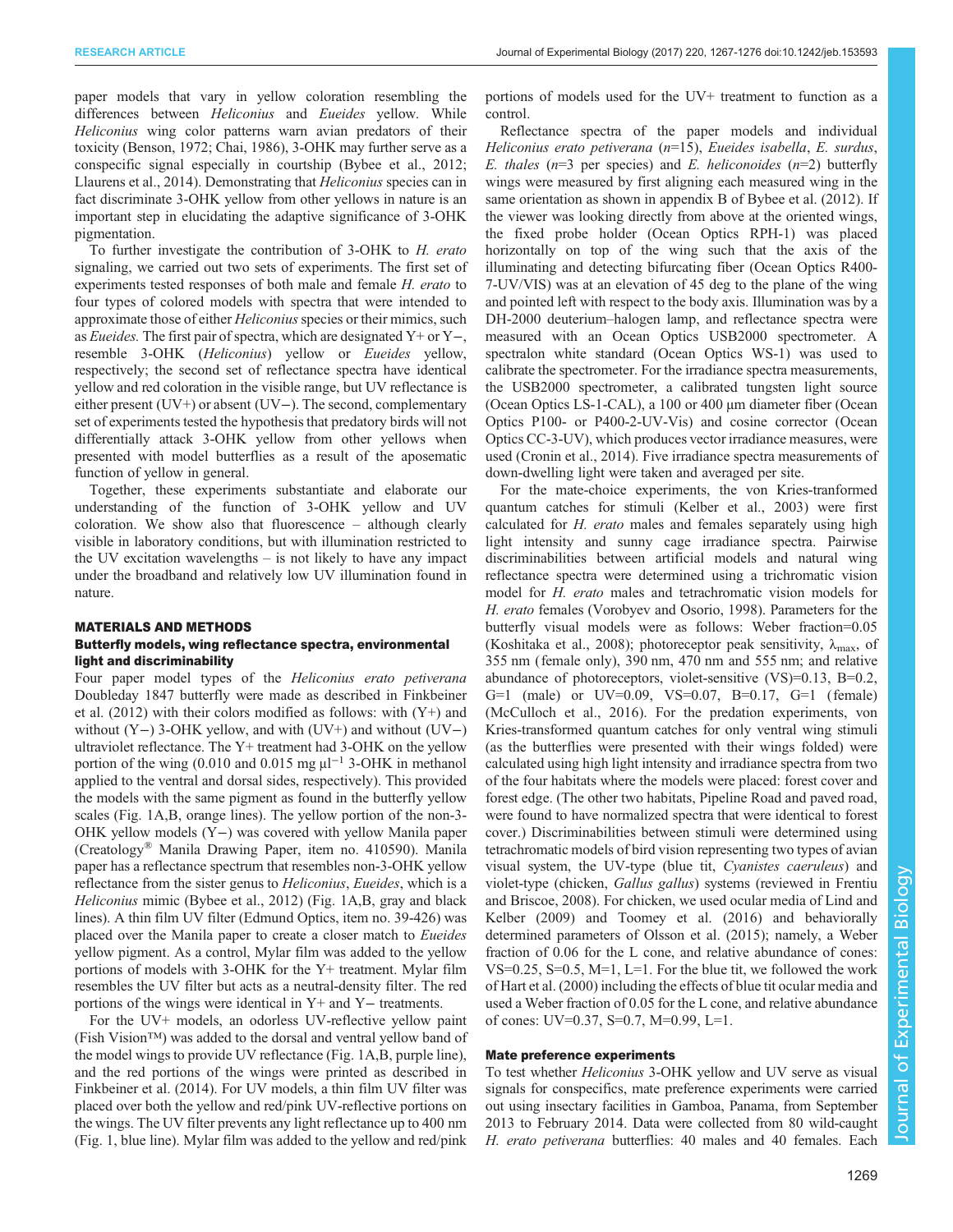<span id="page-3-0"></span>butterfly was introduced individually into experimental cages  $(2 \text{ m} \times 2 \text{ m})$  and presented with one of two pairs of the artificial butterfly models: Y+ versus Y−, or UV+ versus UV−. The models were separated by 1 m and attached to an apparatus used to simulate flight (see [Finkbeiner et al., 2014](#page-8-0)). [Movies 2](http://movie.biologists.com/video/10.1242/jeb.153593/video-2) and [3](http://movie.biologists.com/video/10.1242/jeb.153593/video-3) show an example of female butterfly trials with Y [\(Movie 2\)](http://movie.biologists.com/video/10.1242/jeb.153593/video-2) and UV [\(Movie 3](http://movie.biologists.com/video/10.1242/jeb.153593/video-3)) models. Individual butterflies experienced six 5 min trials – three 5 min trials with each of the two pairs. During trials, two variables were recorded: (1) approaches, which consisted of flight unequivocally directed toward the model, and in which the butterfly came within 20 cm of the model, and (2) courtship events, which were classified as sustained hovering or circling behavior around the model (for examples, see videos 2 and 3 in [Finkbeiner et al., 2014\)](#page-8-0). Mate preference data were analyzed using a two-way ANOVA in R to examine the effects of model type and sex. Measurements of spectral irradiance (see above) were taken to provide quantitative information about the illumination conditions during the trials ([Fig. S2\)](http://jeb.biologists.org/lookup/doi/10.1242/jeb.153593.supplemental).

#### Predation experiments

Previously, we have shown [\(Finkbeiner et al., 2014](#page-8-0)) that avian predators differentially attack achromatic local-form butterfly models compared with chromatic models as well as models that display non-local or color-switched patterns [\(Fig. S1](http://jeb.biologists.org/lookup/doi/10.1242/jeb.153593.supplemental)). Here, we tested whether avian predators would differentially attack local wing color form paper models where UV or yellow is manipulated. Predation experiments were completed in Panama at the Smithsonian Tropical Research Institute Gamboa field station and at selected forest sites in Soberanía National Park (including Pipeline Road), from June to September in 2013. Models were fitted with Plasticine abdomens and tied to branches with thread to represent natural resting postures in the following habitat types: forest cover (15 sites), forest edge (17 sites), Pipeline Road (unpaved road with partial forest cover, 55 sites) and paved road with partial forest cover (13 sites). Examples of foliage cover in each of these habitat types, along with corresponding spectral irradiance measurements, are presented in [Fig. S3.](http://jeb.biologists.org/lookup/doi/10.1242/jeb.153593.supplemental) For the 3-OHK yellow pigment study, five artificial models of each treatment (Y+ and Y−) were randomly placed in 100 forest sites [\(Finkbeiner et al., 2014\)](#page-8-0). The sites were separated by ∼250 m to account for avian predator home range (home ranges described in [Finkbeiner et al., 2012\)](#page-8-0). There were 500 Y+ models and 500 Y− models for a total of 1000 models. The same methods were used for the UV study, using 500 UV+ models and 500 UV− models in non-overlapping sites from the  $Y\pm$  models, and with the same number of habitat types.

The models remained at their sites for 4 days, and each model was examined for evidence of predation. A butterfly was considered attacked if damage to the abdomen and wings appeared in the form of beak marks and/or large indentations in the abdomen (for examples of attacked models, see [Finkbeiner et al., 2012, 2014\)](#page-8-0). The attack response was modeled as a binomial variable (yes or no) dependent upon butterfly model type using a zero-inflated Poisson regression model, including sites as a random effect, in R with the 'pscl' package ([Zeileis et al., 2008](#page-9-0); [R Development Core](#page-8-0) [Team, 2010](#page-8-0); [Jackman, 2011](#page-8-0)). To examine whether forest light environment affected predator behavior, the same analysis was used to compare predation between model types in four main habitat types: forest cover, forest edge, Pipeline Road (unpaved road with partial forest cover) and paved road with partial forest cover.

#### Fluorescence experiments

To determine the possible contribution of 3-OHK fluorescence to its yellow coloration, we measured the absorption, excitation and emission spectra of 1.5 mg 3-hydroxy-DL-kynurenine (3-OHK; Sigma-Aldrich, catalog no. H1771) in 3 ml methanol (Fisher Chemicals, Optima LC/MS grade, catalog no. A456-1). The resultant solution was diluted to an optical density (OD)=0.3 to get it within the linear range for fluorescence measurement [\(Dhami](#page-8-0) [et al., 1995](#page-8-0)). The absorption spectrum of the pigment was measured with a Cary-50 spectrometer (Varian), while the emission and excitation spectra were acquired with a Cary Eclipse fluorimeter (Varian).

We determined the quantum yield of 3-OHK pigment using the comparative method of [Williams et al. \(1983\)](#page-9-0). The method makes use of a well-characterized standard with a known quantum yield and an absorbance spectrum that is similar to the absorbance spectrum of the sample of interest, in this case 3-OHK. When the reference and the sample of interest have a similar absorbance at the fluorescence excitation wavelength, the amount of photons being absorbed by the reference and test solutions can be assumed to be the same. In this case, a simple ratio of integrated fluorescence is equal to the ratio of the quantum yields of the reference and sample of interest. For greater accuracy, six additional experiments were performed using solutions of various absorbances (ODs). The integrated fluorescence intensity was then plotted against the absorbance of each solution and if this represented a linear function, where no reabsorption occurred, then the measurement was retained; otherwise, the experiment was discarded. The ratio of the slopes of these functions for the reference and sample of interest

> Journal of Experimental Biologylournal of Experimental Biology

Table 1. Percentage of Heliconius erato and Eueides wing colors compared with paper models with chromatic JND values <0.5, <1 or <2 for male and female H. erato under high light, sunny cage illumination

|                |           | $Y +$  |       | $Y -$  |       | UV+    |       | $UV -$ |       |
|----------------|-----------|--------|-------|--------|-------|--------|-------|--------|-------|
|                |           | Female | Male  | Female | Male  | Female | Male  | Female | Male  |
| Dorsal yellow  | 0.5 JND   | 0.0    | 6.7   | 0.0    | 0.0   | 0.0    | 0.0   | 36.4   | 63.6  |
|                | 1 JND     | 86.7   | 100.0 | 81.8   | 9.1   | 0.0    | 0.0   | 100.0  | 100.0 |
|                | 2 JND     | 100.0  | 100.0 | 100.0  | 100.0 | 0.0    | 0.0   | 100.0  | 100.0 |
| Ventral yellow | $0.5$ JND | 13.3   | 0.0   | 0.0    | 55.6  | 33.3   | 33.3  | 0.0    | 11.1  |
|                | 1 JND     | 86.7   | 86.7  | 100.0  | 77.8  | 100.0  | 100.0 | 88.9   | 66.7  |
|                | 2 JND     | 100.0  | 100.0 | 100.0  | 100.0 | 100.0  | 100.0 | 100.0  | 100.0 |
| Dorsal red     | $0.5$ JND | 0.0    | 0.0   | 0.0    | 0.0   | 0.0    | 0.0   | 0.0    | 0.0   |
|                | 1 JND     | 13.3   | 0.0   | 13.3   | 0.0   | 6.7    | 0.0   | 0.0    | 0.0   |
|                | 2 JND     | 86.7   | 46.7  | 86.7   | 46.7  | 86.7   | 46.7  | 93.3   | 80.0  |
| Ventral red    | $0.5$ JND | 46.7   | 46.7  | 46.7   | 46.7  | 46.7   | 46.7  | 0.0    | 0.0   |
|                | 1 JND     | 46.7   | 46.7  | 46.7   | 46.7  | 46.7   | 46.7  | 0.0    | 0.0   |
|                | 2 JND     | 100.0  | 66.7  | 100.0  | 66.7  | 100.0  | 73.3  | 60.0   | 100.0 |

Values are percentage below threshold. JND, just-noticeable difference. n=15 H. erato, n=9 Eueides specimens measured.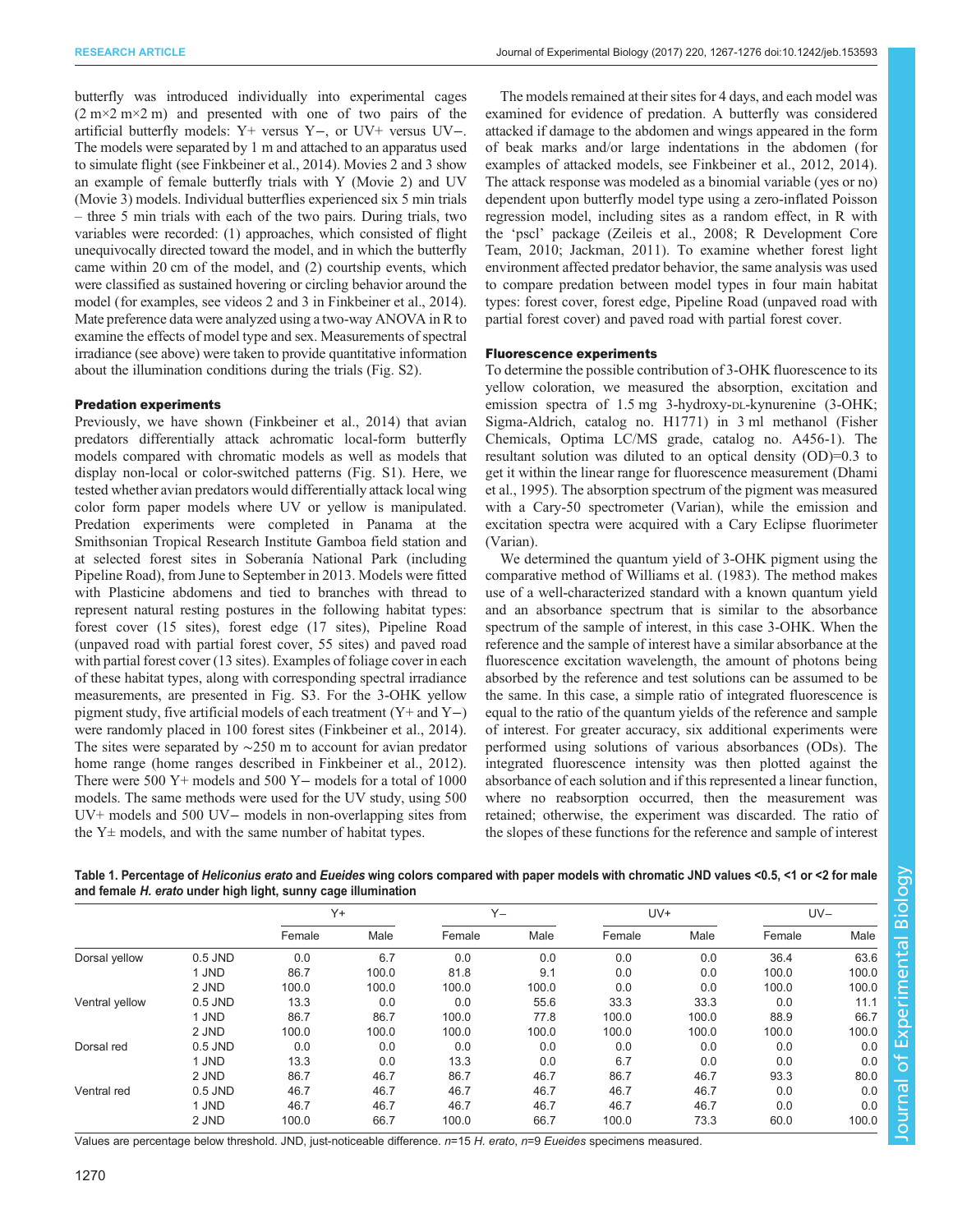|  |  | Table 2. Percentage of H. erato and Eueides wing colors compared with paper models with chromatic JND values <0.5, <1 or <2 for the UV-type blue                        |
|--|--|-------------------------------------------------------------------------------------------------------------------------------------------------------------------------|
|  |  | tit ( <i>Cyanistes caeruleus</i> ) and violet-type chicken ( <i>Gallus gallus</i> ) visual systems under high light, partial forest cover (or forest edge) illumination |

|                |           | $Y +$ |      | $Y -$ |      | UV+   |            | $UV -$ |      |
|----------------|-----------|-------|------|-------|------|-------|------------|--------|------|
|                |           | UV    | VS   | UV    | VS   | UV    | VS         | UV     | VS   |
| Ventral yellow | $0.5$ JND | 0.0   | 0.0  | 0.0   | 0.0  | 0.0   | 0.0        | 0.0    | 0.0  |
|                | 1 JND     | 0.0   | 0.0  | 0.0   | 66.7 | 33.3  | 0.0        | 0.0    | 0.0  |
|                | 2 JND     | 86.7  | 6.7  | 88.9  | 77.8 | 100.0 | 100.0      | 0.0    | 0.0  |
| Ventral red    | $0.5$ JND | 0.0   | 20.0 | 0.0   | 20.0 | 6.7   | 13.3(20.0) | 0.0    | 0.0  |
|                | 1 JND     | 33.3  | 46.7 | 33.3  | 46.7 | 33.3  | 46.7       | 0.0    | 13.3 |
|                | 2 JND     | 46.7  | 46.7 | 46.7  | 46.7 | 46.7  | 46.7       | 0.0    | 46.7 |

VS, violet sensitive. Values are percentage below threshold and were identical for partial forest cover and forest edge illumination except for the number indicated in parentheses. n=15 H. erato, n=9 Eueides specimens measured.

is equal to the quantum yield ratio. For this particular experiment, Coumarin 500 (Exciton, catalog no. 05000) was chosen as a reference as its emission and absorption spectrum are extremely similar to those of 3-OHK.

The reflectance spectrum measurements of H. erato wings were made using an Ocean Optics USB2000 spectrometer, a UV-cut off filter (Edmund Optics no. 39-426), a 150 W Xenon Arc lamp (which resembles daylight illumination) and a Spectralon white standard.

# RESULTS

# Discriminabilities of model spectra and real wings

To test the hypothesis that our Y+ and UV+ paper models resembled real H. erato yellow wing colors, and that our Y− and UV− paper models resembled real Eueides yellow wing colors, we calculated pairwise discriminabilities between real wings and model spectra. We did this for the male and female H. erato visual system, and then for the UV-type and VS-type avian visual systems. We found that for both male and female  $H$ . erato eyes,  $Y$ + was an excellent match to H. erato dorsal and ventral yellows, and that Y− and UV− were excellent matches to Eueides dorsal and ventral yellows under high light illumination [[Table 1;](#page-3-0) 66.7–100% of pairwise comparisons fell below 1 just-noticeable difference (JND) and 100% fell below 2 JNDs]. This means that under lower light levels, model spectra would be an even better match to real wings. For the UV+ treatment, only ventral yellow was an excellent match to the  $H$ . erato ventral yellow for either  $H$ . erato sex. From this, we conclude that the Y+ paper model bears a strong resemblance to real H. erato yellow wings and the Y− paper model bears a strong resemblance to real *Eueides* yellow wings for *H. erato* butterflies under the experimental illuminant conditions in which they were tested.

For the UV-type and VS-type avian visual systems, the match between Y+ and UV+ and H. erato ventral yellow and between Yand UV− Eueides ventral yellow was less good than if these same stimuli were viewed by the butterflies (Table 2). These results indicate that for birds at least, under forest shade or edge illumination, no pair of stimuli fully captured the spectral differences between Heliconius or Eueides yellow wing colors. All pairs of model spectra used in behavioral experiments, however, differed by  $>1$  JND for both birds and butterflies (except for  $Y^+$ versus Y− for ventral yellow viewed through the male eye; Table 3). This indicates that for both birds and butterflies, there was sufficient difference between the four model types to potentially elicit a behavioral response in the experiments described below.

# Experiment 1: effect of model type on mate preference

To determine how Heliconius yellow and UV affect conspecific recognition, we presented wild-caught H. erato butterflies with artificial butterfly models that had manipulated yellow and UV coloration. Preference toward models was measured in the form of approaches and courtship events. We found a strong model type effect on the number of butterfly approaches toward 3-OHK yellow and UV models. There were significantly more approaches toward Y+ than Y− models (two-way ANOVA, F=16.287, P<0.0001, n=80), and toward UV+ than UV- models  $(F=10.469, P=0.002, n=80; Fig. 2A, black lines)$  $(F=10.469, P=0.002, n=80; Fig. 2A, black lines)$  $(F=10.469, P=0.002, n=80; Fig. 2A, black lines)$ . There was no apparent effect of sex on butterfly approach behavior  $(F=2.738,$  $P=0.099$ ,  $n=80$  for Y;  $F=0.049$ ,  $P=0.952$ ,  $n=80$  for UV), suggesting that males and females approach the models at equal rates. Specific male and female behaviors for all comparisons are illustrated in [Fig. S4.](http://jeb.biologists.org/lookup/doi/10.1242/jeb.153593.supplemental)

Regarding courtship behavior, we found a strong model type effect where Y+ models were courted much more than Y− models  $(F=11.731, P=0.0008, n=80; Fig. 2A, red lines)$  $(F=11.731, P=0.0008, n=80; Fig. 2A, red lines)$  $(F=11.731, P=0.0008, n=80; Fig. 2A, red lines)$ . The test for the main effect of sex shows that males court Y models at a significantly higher rate than females ( $F=9.211$ ,  $P=0.0002$ ,  $n=80$ ). However, we found no significant model type effect on the number of courtship events directed toward UV+ and UV− models  $(F=2.304, P=0.131, n=80)$ . There was also no effect of sex on butterfly courtship behavior toward the UV models  $(F=0.701,$  $P=0.498$ ,  $n=80$ ).

Table 3. JNDs between model spectra through the eyes of male and female H. erato and representatives of the UV- and VS-type bird visual systems

|                | $Y + vs Y -$     |      |             |            | UV+ vs UV+       |      |             |            |
|----------------|------------------|------|-------------|------------|------------------|------|-------------|------------|
|                | <b>Butterfly</b> |      | <b>Bird</b> |            | <b>Butterfly</b> |      | <b>Bird</b> |            |
|                | Female           | Male | UV          | VS         | Female           | Male | UV          | VS         |
| Dorsal yellow  | 1.04             | 1.77 | N/A         | N/A        | 2.38             | 1.28 | N/A         | N/A        |
| Dorsal red     | N/A              | N/A  | N/A         | N/A        | 2.09             | 1.22 | N/A         | N/A        |
| Ventral yellow | 1.27             | 0.14 | 3.11(3.37)  | 1.86(1.91) | 2.42             | 1.23 | 5.04(5.38)  | 0.97(1.03) |
| Ventral red    | N/A              | N/A  | N/A         | N/A        | 2.28             | 1.23 | 4.73(5.05)  | 1.01       |

For butterflies, sunny cage illumination and for birds, partial forest cover illumination was used. Numbers in parentheses represent spectra modeled with forest edge illumination.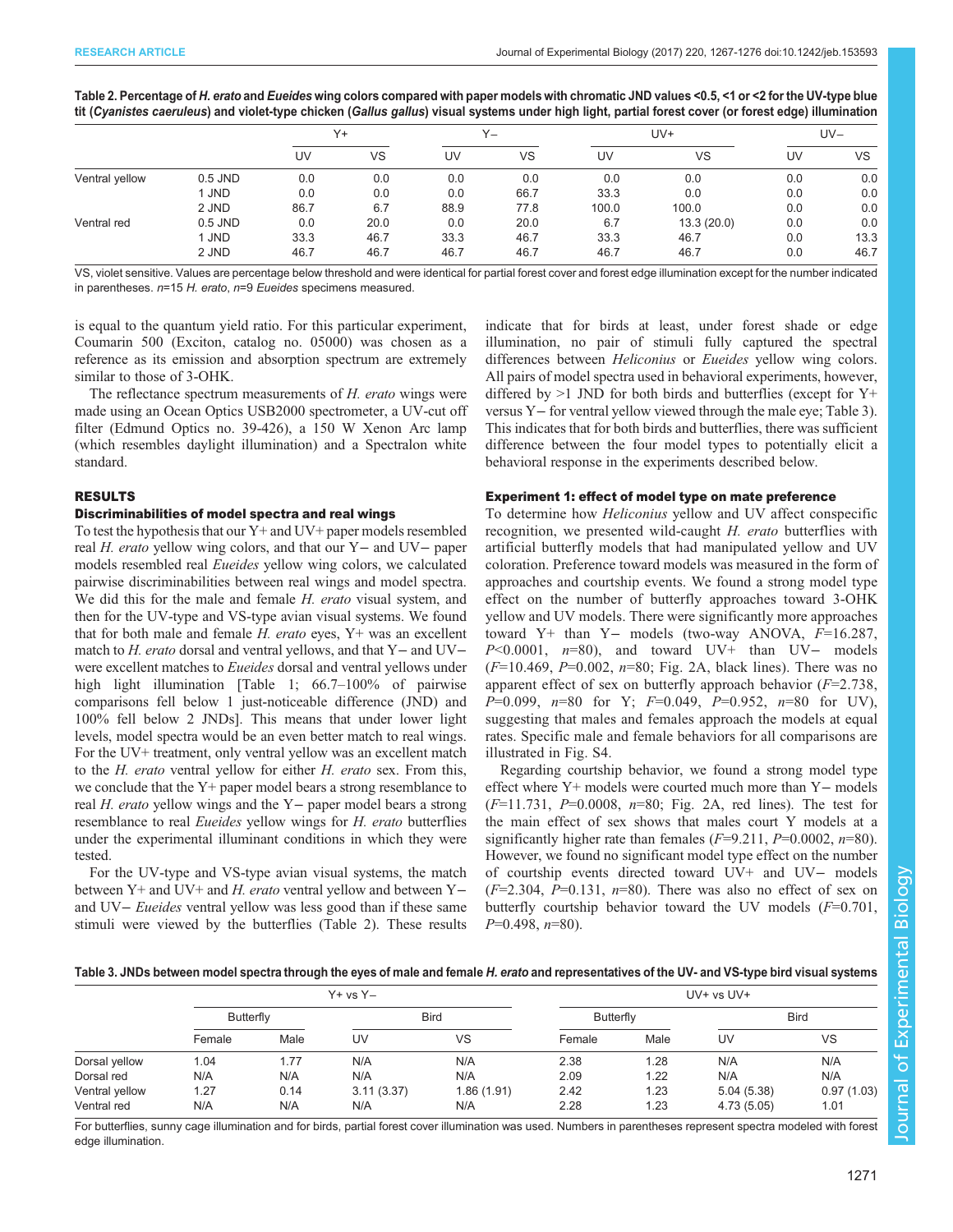<span id="page-5-0"></span>

Fig. 2. UV- and 3-OHK-manipulated butterfly models experience different rates of approach and courtship behavior by butterflies and similar rates of predation by birds. The four model types differ according to whether UVyellow paint (UV+, UV−), 3-OHK pigment (Y+) or Manila paper (Y−) was used to produce the yellow hindwing bar and according to whether a neutral-density (ND) filter (+treatments) or a UV-blocking filter (−treatments) was used. (A) Mean (±s.e.m.) approach (left axis, black) and courtship (right axis, red) values (each  $n=80$  butterflies: 40 males and 40 females). Asterisks represent the P-values from pairwise comparisons (two-way ANOVA), where \*P<0.05, \*\*P<0.01, \*\*\*P<0.001. (B) Mean (±s.e.m.) proportion of models attacked at each site (total n=2000: 500 of each model type, 100 sites). Pairwise comparisons (zero-inflated Poisson regression model with a two-tailed estimate) show all P>0.05.

# Experiment 2: predator response to 3-OHK yellow and UV in different forest habitats

Previously, we showed that birds preferentially attack achromatic H. erato models over Y+ chromatic models ([Fig. S1\)](http://jeb.biologists.org/lookup/doi/10.1242/jeb.153593.supplemental) [\(Finkbeiner](#page-8-0) [et al., 2014](#page-8-0)), as expected if chromatic cues serve as aposematic

signals to avian predators. To test whether birds differentially attack yellow- or UV-manipulated models, predation was measured as the frequency of avian attacks on models in the forest. A total of 110 avian attacks were recorded (over 4 days of predator exposure for 500 models of each type): 27 and 24 attacks on Y+ and Y− models, and 27 and 32 attacks on UV+ and UV− models, respectively. Using a zero-inflated Poisson regression model, we detected no difference in predation between Y+ and Y− models: (z-value=  $-0.014$ ,  $P=0.989$ ,  $n=1000$ ; Fig. 2B), and no difference in predation between UV+ and UV− models: (z-value=−0.536, P=0.592,  $n=1000$ ; Fig. 2B). A test of whether forest type affected predator behavior found no difference in predation between the model types in forest cover, forest edge, Pipeline Road (unpaved road with partial forest cover) and paved road with partial forest cover (all  $P>0.10$ ). Although our prior experiments indicated that avian predators differentially attack H. erato paper models that differ in both red and yellow color and pattern [\(Finkbeiner et al., 2014\)](#page-8-0), the results presented here indicate that avian predators do not differentially attack 3-OHK yellow and other yellow or UV+ and UV− models in field trials.

# Fluorescence does not contribute to the yellow signal

The absorption spectrum of 3-OHK has a distinctive peak  $(\lambda_{\text{max}})$  at 380 nm ([Fig. 3C](#page-6-0)), so this wavelength was chosen as the excitation wavelength for fluorescence measurements (10 nm bandwidth). The excitation spectrum of the pigment [\(Fig. 3](#page-6-0)D, black line) is in full agreement with absorption measurements demonstrating that 380 nm is the peak excitation wavelength. The fluorescence of the pigment has a broad spectrum, with the peak of the emission around 508 nm [\(Fig. 3](#page-6-0)D, green line). Notably, the emission spectrum of 3- OHK overlaps well with the visible portion of Heliconius yellow, suggesting the fluorescence of 3-OHK might in principle contribute to the signal in the visible range.

In order to measure the efficiency of this emission, and hence understand whether the fluorescence might contribute significantly to the signal, we determined the fluorescence quantum yield of 3-OHK. Quantum yield is characterized as the ratio of the number of photons emitted to the number of photons absorbed [\(Williams et al., 1983](#page-9-0); [Nad and Pal, 2003](#page-8-0)). Quantum yield of 3-OHK was obtained by comparing 3-OHK with a standard and well-characterized fluorescent molecule, Coumarin 500 ([Dhami](#page-8-0) [et al., 1995](#page-8-0)), which has similar absorbance and fluorescence peaks to 3-OHK ([Fig. S5](http://jeb.biologists.org/lookup/doi/10.1242/jeb.153593.supplemental)). We were therefore surprised that the quantum yield of 3-OHK in methanol indicated that the emission is unlikely to be visible under normal illumination (quantum yield=5.1×10−<sup>4</sup> ). By contrast, the quantum yield of our standard Coumarin 500 was 0.46 [\(Nad and Pal, 2003](#page-8-0)) or nearly a thousand times brighter than 3-OHK under similar conditions.

To be certain that these conclusions for 3-OHK in solution would also apply to 3-OHK on real wings in daylight illumination, additional experiments were carried out. Reflectance spectra of H. erato wings with and without a neutral-density filter (Mylar film) or a 400 nm cut-off filter (UV film), using a 150 W xenon arc lamp as a light source (which has a spectrum that resembles daylight illumination), were measured. If 3-OHK fluorescence does not contribute to the *Heliconius* yellow signal in broad-spectrum light, then measurements of H. erato wing reflectance spectra using a UVcut off filter, which blocks excitation, should have no effect on the measured spectra in the visible range. That is indeed what we observed ([Fig. 4\)](#page-6-0). This series of experiments leads us to conclude that fluorescence does not contribute to the 3-OHK visual signal under broad-spectrum illumination.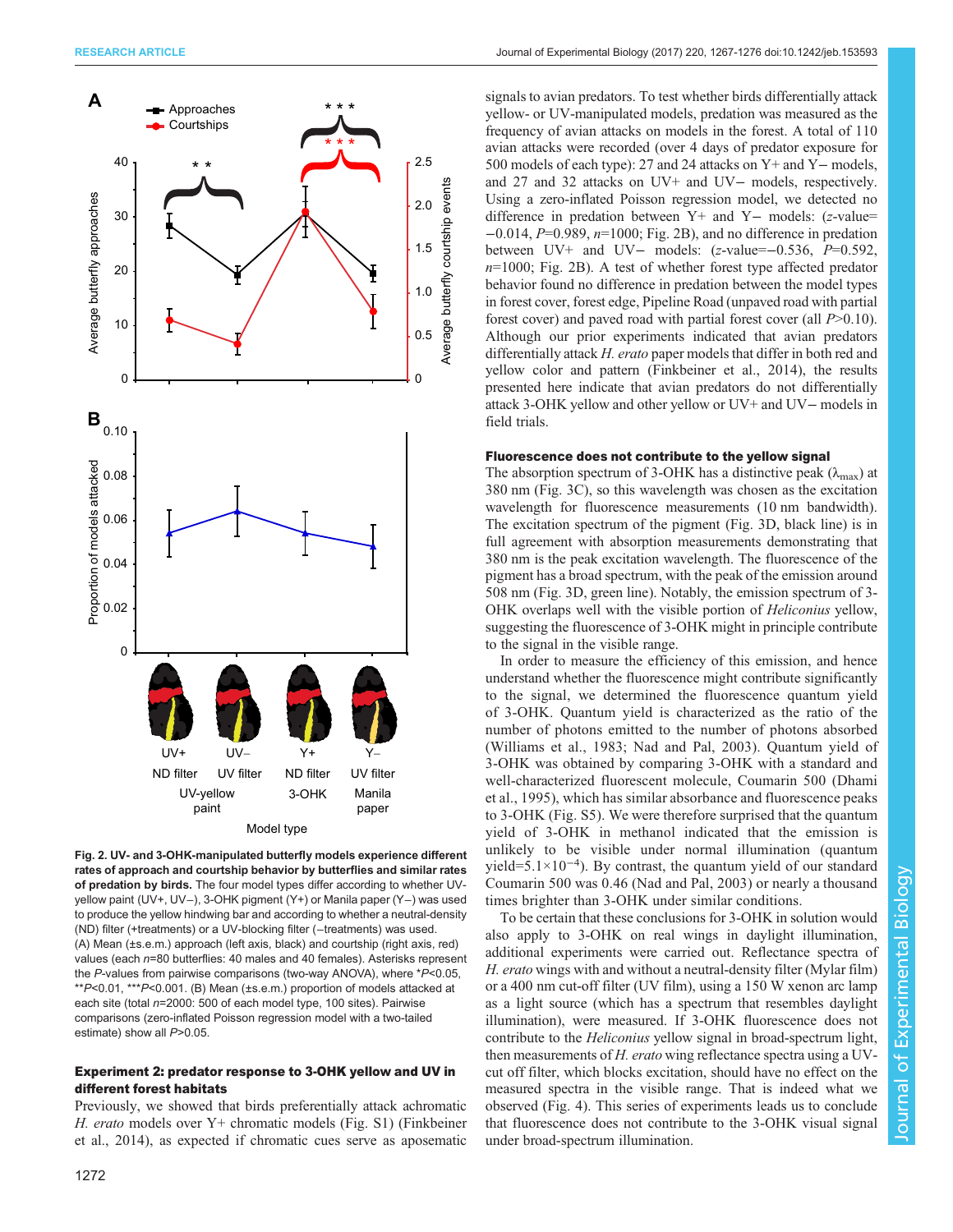<span id="page-6-0"></span>

Fig. 3. Heliconius erato fluorescence and 3-hydroxy-DL-kynurenine (3-OHK) absorption, excitation, and emission spectra. (A,B) Adult H. erato photographed under (A) white light and (B) UV illumination to induce fluorescence. (C) Absorption spectrum of 3-OHK in methanol ( $\lambda_{\text{max}}$ =380 nm). The y-axis is in units of optical density (OD). (D) Excitation and emission spectrum of 3-OHK. The y-axis is in arbitrary units (a.u.). Emission has a broad spectrum with a peak around 508 nm. The absorption, excitation and emission spectra of three different 3-OHK dilutions in methanol were each measured once. Shown are spectra within the linear range of detection.

# **DISCUSSION**

## 3-OHK coloration is preferred by H. erato

Butterflies are astonishingly diverse in their coloration, but the phylogenetic origins of new pigmentary coloration and the evolutionary forces that may have governed the adoption of a new pigment have rarely been investigated. Previously, we showed that 3-OHK pigmentation is a synapomorphy of the genus Heliconius, being an ancestral character for the genus, but absent for sister genera such as Eueides ([Briscoe et al., 2010](#page-7-0)). Here, we have attempted to investigate how 3-OHK pigmentation functions as a signal for H. erato mate choice and defense. Heliconius yellow



Fig. 4. Reflectance spectrum of a H. erato dorsal yellow hindwing bar with and without ND or UV-cutoff filters as measured using daylightsimulating illumination. The ND filter (Mylar) has an identical spectrum to the UV-cutoff filter in the visible range (above 400 nm), indicating that UV-induced fluorescence has no impact on the reflectance spectrum of 3-OHK yellow. Spectra from two different H. erato specimens were taken. Measurements from a single H. erato specimen are shown.

coloration has a spectrum that includes reflectance maxima in the UV and human-visible range as well as fluorescence ([Fig. 1](#page-1-0)A,B, Fig. 3A–D). Evidence here indicates that both the UV and longwavelength components of the reflectance spectrum contribute to the visual signal H. erato butterflies use for conspecific recognition, but qualitatively that the UV part may be less important for H. erato courtship than it is for approach behavior. Specifically, the butterflies demonstrated clear preferences under all circumstances for Y+ over Y− ([Fig. 2](#page-5-0)A). It is notable that our discriminability modeling of male and female H. erato vision indicates that for the butterflies at least the  $Y+$  yellows are a good match to real  $H$ . erato yellow wing colors and Y− yellows are a good match to real Eueides yellow wing colors ([Table 1\)](#page-3-0). These results provide the first empirical evidence that H. erato butterflies prefer 3-OHK yellows to yellows found on the wings of their sister-genera, Eueides, and the first empirical evidence that the evolution of 3-OHK pigmentation in Heliconius may have been driven by sexual selection.

The interpretation of the UV+ and UV− treatments is a little less clear. The UV+ and UV− models had the same long-wavelength reflectance, but differed in the UV. UV+ models were approached by both sexes more frequently than UV− models, but while there was a trend towards preferring UV+ models during mating attempts, this difference was non-significant. This observation is perhaps surprising in view of the idea that at least for birds UV may be a short-range signal [\(Stevens and Cuthill, 2007](#page-9-0)). However, our discriminability calculations indicate that the UV+ dorsal yellow model color was not a good match to real H. erato dorsal yellow [\(Table 1\)](#page-3-0). Neither the long-wavelength nor the UV reflectance for dorsal yellow UV treatments was as similar to natural H. erato dorsal yellow as was the Y+ treatment ([Fig. 1A](#page-1-0), [Table 1](#page-3-0)). It may be that a closer match to the natural  $H$ . *erato* spectrum – including in the UV – is needed to elicit a stronger courtship response.

Many prior studies of butterfly mate choice have examined the preferences of one sex or the other but not both ([Knüttel and Fiedler,](#page-8-0) [2001; Fordyce et al., 2002](#page-8-0); [Ellers and Boggs, 2003](#page-8-0); [Sweeney et al.,](#page-9-0) [2003;](#page-9-0) [Kemp, 2007b](#page-8-0)). We note that our mate preference results indicate equal responses to models by males and females with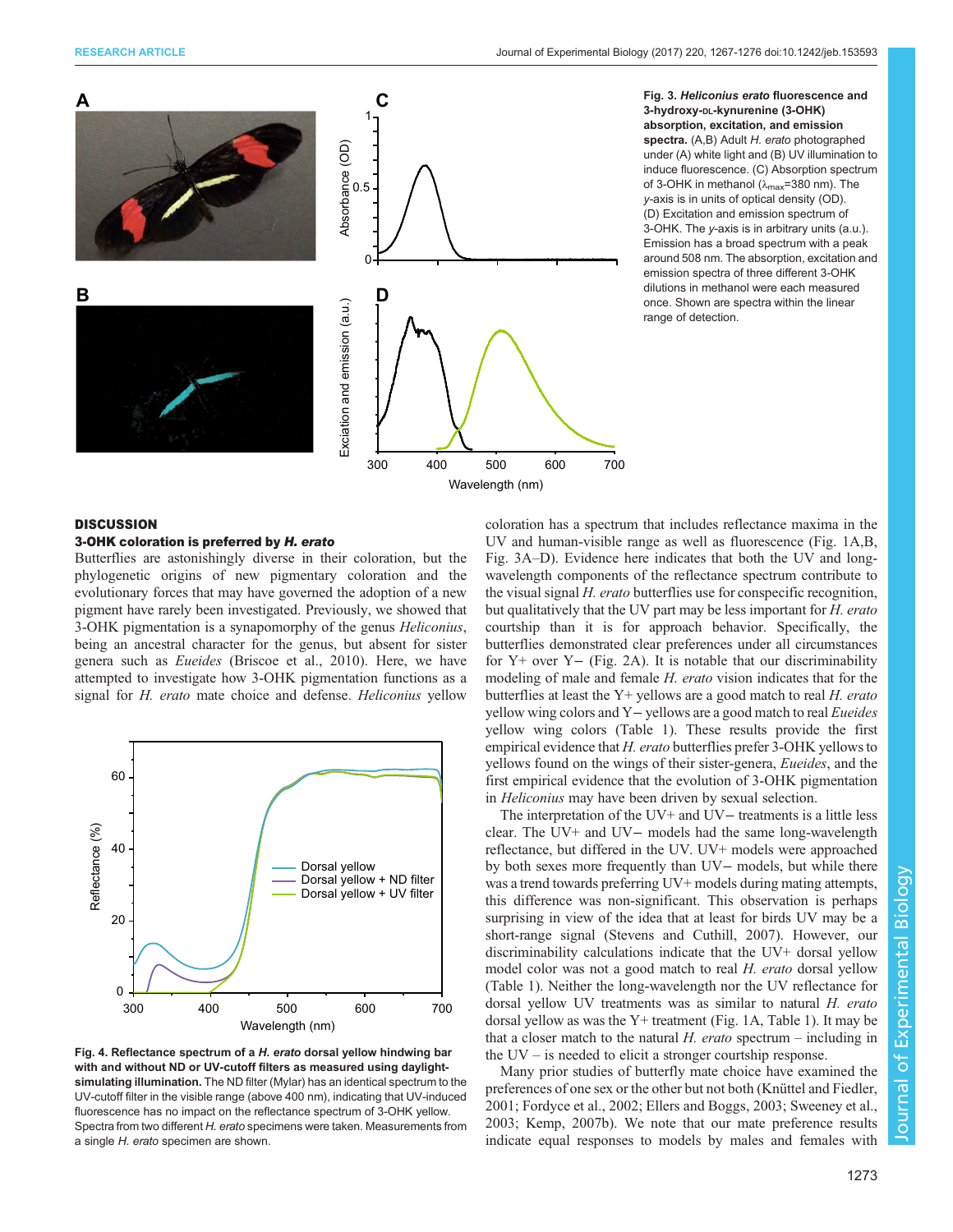<span id="page-7-0"></span>respect to approach behavior. This shows that females are 'active' during such preference studies (see [Movies S2 and S3](http://jeb.biologists.org/lookup/doi/10.1242/jeb.153593.supplemental)), and that females and males may share similar preferences for Heliconius yellow and UV in conspecifics. In nature, females may use approach behavior in non-mating-related interactions ([Crane, 1955](#page-8-0), [1957\)](#page-8-0), such as following between pollen resources or to new roosting locations ([Waller and Gilbert, 1982;](#page-9-0) [Finkbeiner, 2014](#page-8-0)).

Our field study results show that 3-OHK yellow and UV do not alter avian predation rates in themselves, despite studies showing that birds use UV for mate recognition and foraging (Bennett et al., 1996; [Siitari et al., 1999; Lyytinen et al., 2004\)](#page-8-0). Recent work has shown that birds have even lower than expected UV sensitivity when looking at stimuli against a UV-poor background [\(Chavez](#page-8-0) [et al., 2014\)](#page-8-0) and understory-dwelling birds may have lower UV opsin expression than canopy-dwelling birds (Bloch, 2015). Our results resemble those of [Lyytinen et al. \(2000\),](#page-8-0) who also found no support for UV as an aposematic signal for bird predators. Moreover, we provide experimental evidence that, in natural conditions, the mimicry between Heliconius yellow/UV coloration and non-Heliconius yellow/non-UV coloration in butterflies is successful for deterring birds. Given that we found no indication that Heliconius yellow and UV enhance aposematic signaling toward avian predators, this reinforces the notion that the phylogenetic switch from using other yellow pigments to 3-OHK as a signal on Heliconius wings is significant exclusively in relation to intraspecific communication.

#### Fluorescence does not function as a signal

Several studies have concluded that fluorescence is an important component of complex signals in aquatic animals because of the contrast between narrow-band down-welling blue light and longwavelength fluorescence [\(Mazel et al., 2004; Gerlach et al., 2014\)](#page-8-0). However, the evidence that fluorescence contributes to signaling in terrestrial animals, where the illumination spectrum is broadband, is much more limited and somewhat mixed. For instance, one laboratory study of fluorescence in budgerigars (Melopsittacus undulatus) suggested that fluorescence contributed to sexual signaling (Arnold et al., 2002) while two other studies of the same species did not [\(Pearn et al., 2001, 2003](#page-8-0)). In spiders, lab studies indicate that fluorescence plays a role in male mate choice while UV plays a role in female mate choice ([Lim et al., 2007\)](#page-8-0). A paper investigating UV and fluorescence in damselfly signaling [\(Guillermo-Ferreira et al., 2014\)](#page-8-0) concluded that there might be a possible contribution of fluorescence to the signal; however, important controls necessary to confirm this were absent.

To our knowledge, we report here for the first time that the yellow wing coloration of *Heliconius* is fluorescent [\(Fig. 3\)](#page-6-0), although [Rawson \(1968\)](#page-8-0) mentions anecdotally that H. erato and H. charithonia wings are fluorescent but without specifying that it is the yellow portion of the wings, and without identifying the fluorescent chemical. However, by measuring the absorption, excitation and emission spectra and quantum yield of 3-OHK, together with wing reflectance spectra using daylight-simulating illumination, we found no evidence that 3-OHK fluorescence enhances the reflectance spectrum of Heliconius yellow under broad-band illumination. Although the spectral sensitivity of the  $H$ . *erato* blue receptor  $(470 \text{ nm})$  is well-suited to detecting 3-OHK fluorescence ([McCulloch et al., 2016](#page-8-0)) we found no evidence that under natural illumination, fluorescence contributes to the 3-OHK signal in the visible range. Our result highlights the importance of quantifying fluorescence using several methods, and specifically under broad-band daylight-simulating illumination,

#### **Conclusions**

In summary, we demonstrate that Heliconius butterflies prefer 3- OHK yellow pigments in the context of conspecific signaling, these pigments have likely been selected for their reflectance properties in the visible range, and that fluorescence does not contribute to the visual signal. These results advance our understanding of the selective forces driving the transition from using other yellow pigments to using 3-OHK pigmentation in the genus Heliconius. We provide strong evidence that 3-OHK pigmentation is maintained because it allows Heliconius species to recognize conspecifics for interspecific communication and sexual selection, whilst retaining the potential benefits of Müllerian mimicry with genera such as Eueides.

#### **Acknowledgements**

We thank Robert Reed, Owen McMillan, Kailen Mooney and Nancy Burley for advice and aid in project design; Ella Yuen, Angela Oh, Nina Chiu, Santiago Meneses and David Carter for field assistance; Adriana Tapia, Oscar Paneso and Elizabeth Evans for insectaries assistance; Brett Seymoure, Kyle McCulloch and Johannes Spaethe for assistance with taking irradiance and reflectance spectra; Darrell Kemp, Gil Smith, Kyle McCulloch, Jennifer Briner, Ana Catalán and Aide Macias-Muñoz for manuscript feedback; Dave Krueger and UCI ImageWorks for printing models; the Smithsonian Tropical Research Institute (STRI) for use of field sites; and La Autoridad Nacional del Ambiente (ANAM, Panama) for research permit approval.

#### Competing interests

The authors declare no competing or financial interests.

#### Author contributions

S.D.F. designed butterfly models, carried out and analyzed field predation and mate preference experiments, and wrote the manuscript; D.A.F. contributed measurements and analysis of physical fluorescence properties; D.O. and A.D.B. conceived the study and edited the manuscript; A.D.B. designed butterfly models, calculated discriminabilities, performed experiments, analyzed fluorescence data and wrote the manuscript. All authors gave final approval for publication.

### Funding

This work was supported by the National Science Foundation [DGE-0808392 to S.D.F., IOS-1025106 and IOS-1257627 to A.D.B.]; the National Geographic Society [9463-14 to S.D.F.]; and the Smithsonian Tropical Research Institute.

#### Data Availability

Data are available from the Dryad Digital Repository (Finkbeiner et al., 2017): [http://](http://dx.doi.org/10.5061/dryad.n0v5m) [dx.doi.org/10.5061/dryad.n0v5m](http://dx.doi.org/10.5061/dryad.n0v5m).

#### Supplementary information

Supplementary information available online at <http://jeb.biologists.org/lookup/doi/10.1242/jeb.153593.supplemental>

## References

- [Andrews, K., Reed, A. M. and Masta, S. E.](http://dx.doi.org/10.1098/rsbl.2007.0016) (2007). Spiders fluoresce variably [across many taxa.](http://dx.doi.org/10.1098/rsbl.2007.0016) Biol. Lett. 3, 265-267.
- [Arikawa, K., Wakakuwa, M., Qiu, X., Kurasawa, M. and Stavenga, D. G.](http://dx.doi.org/10.1523/JNEUROSCI.1364-05.2005) (2005). [Sexual dimorphism of short-wavelength photoreceptors in the small white](http://dx.doi.org/10.1523/JNEUROSCI.1364-05.2005) butterfly, [Pieris rapae crucivora](http://dx.doi.org/10.1523/JNEUROSCI.1364-05.2005). J. Neurosci. 25, 5935-5942.
- [Arnold, K. E., Owens, I. P. F. and Marshall, N. J.](http://dx.doi.org/10.1126/science.295.5552.92) (2002). Fluorescent signaling in parrots. [Science](http://dx.doi.org/10.1126/science.295.5552.92) 295, 92.
- [Bennett, A. T. D., Cuthill, I. C., Partridge, J. C. and Maier, E. J.](http://dx.doi.org/10.1038/380433a0) (1996). Ultraviolet [vision and mate choice in zebra finches.](http://dx.doi.org/10.1038/380433a0) Nature 380, 433-435.
- Benson, W. W. (1972). Natural selection for Müllerian mimicry in Heliconius erato in [Costa Rica.](http://dx.doi.org/10.1126/science.176.4037.936) Science 176, 936-939.
- Bloch, N. I. [\(2015\). Evolution of opsin expression in birds driven by sexual selection](http://dx.doi.org/10.1098/rspb.2014.2321) and habitat. [Proc. R. Soc. Lond. B.](http://dx.doi.org/10.1098/rspb.2014.2321) 282, 20142321.
- Briscoe, A. D. and Bernard, G. D. [\(2005\). Eyeshine and spectral tuning of long](http://dx.doi.org/10.1242/jeb.01453) [wavelength-sensitive rhodopsins: No evidence for red-sensitive photoreceptors](http://dx.doi.org/10.1242/jeb.01453) [among five Nymphalini butterfly species.](http://dx.doi.org/10.1242/jeb.01453) J. Exp. Biol. 208, 687-696.
- [Briscoe, A. D., Bybee, S. M., Bernard, G. D., Yuan, F., Sison-Mangus, M. P.,](http://dx.doi.org/10.1073/pnas.0910085107) [Reed, R. D., Warren, A. D., Llorente-Bousquets, J. and Chiao, C.-C.](http://dx.doi.org/10.1073/pnas.0910085107) (2010). [Positive selection of a duplicated UV-sensitive visual pigment coincides with wing](http://dx.doi.org/10.1073/pnas.0910085107)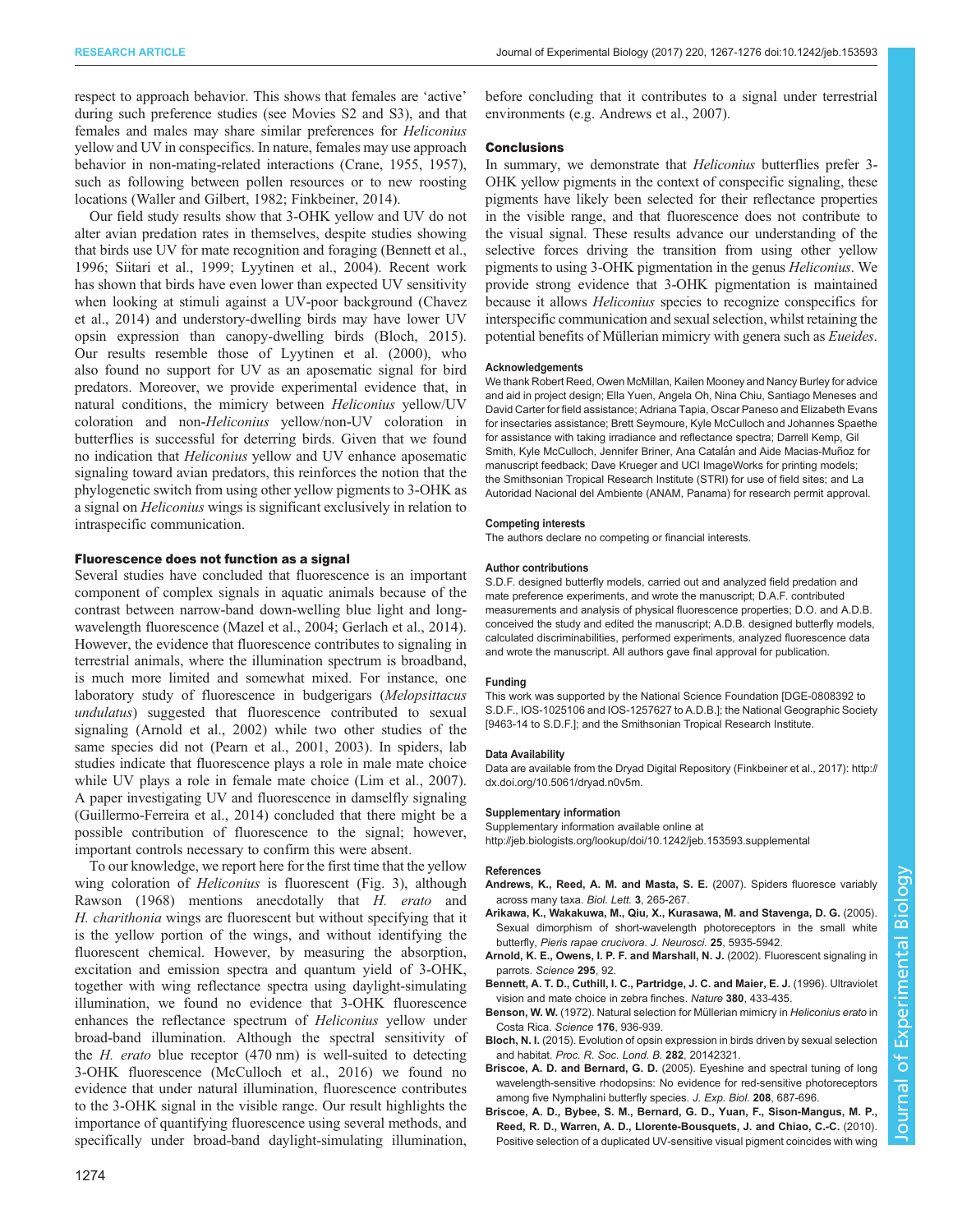<span id="page-8-0"></span>pigment evolution in Heliconius butterflies. [Proc. Natl. Acad. Sci. USA](http://dx.doi.org/10.1073/pnas.0910085107) 107, [3628-3633.](http://dx.doi.org/10.1073/pnas.0910085107)

- [Bybee, S. M., Yuan, F., Ramstetter, M. D., Llorente-Bousquets, J., Reed, R. D.,](http://dx.doi.org/10.1086/663192) Osorio, D. and Briscoe, A. D. [\(2012\). UV photoreceptors and UV-yellow wing](http://dx.doi.org/10.1086/663192) pigments in Heliconius [butterflies allow a color signal to serve both mimicry and](http://dx.doi.org/10.1086/663192) [intraspecific communication.](http://dx.doi.org/10.1086/663192) Am. Nat. 179, 38-51.
- Chai, P. [\(1986\). Field observations and feeding experiments on the responses of](http://dx.doi.org/10.1111/j.1095-8312.1986.tb01772.x) rufous-tailed jacamars (Galbula ruficauda[\) to freeflying butterflies in a tropical](http://dx.doi.org/10.1111/j.1095-8312.1986.tb01772.x) rainforest. [Biol. J. Linn. Soc.](http://dx.doi.org/10.1111/j.1095-8312.1986.tb01772.x) 29, 161-189.
- [Chavez, J., Kelber, A., Vorobyev, M. and Lind, O](http://dx.doi.org/10.1098/rsbl.2014.0670). (2014). Unexpectedly low UV[sensitivity in a bird, the budgerigar.](http://dx.doi.org/10.1098/rsbl.2014.0670) Biol. Lett. 10, 20140670.
- [Chen, P.-J., Arikawa, K. and Yang, E.-C.](http://dx.doi.org/10.1371/journal.pone.0062240) (2013). Diversity of the photoreceptors [and spectral opponnency in the compound eye of the golden birdwing,](http://dx.doi.org/10.1371/journal.pone.0062240) Troides [aeacus formosanus](http://dx.doi.org/10.1371/journal.pone.0062240). PLoS ONE 8, e62240.
- Crane, J. (1955). Imaginal behavior of a Trinidad butterfly, Heliconius erato hydara Hewitson, with special reference to the social use of color. Zoologica 40, 167-196. Crane, J. (1957). Imaginal behavior in butterflies of the family Heliconiidae:
- changing social patterns and irrelevant actions. Zoologica 42, 135-145.
- Cronin, T. W. and Bok, M. J. [\(2016\). Photoreception and vision in the ultraviolet.](http://dx.doi.org/10.1242/jeb.128769) J. Exp. Biol. 219[, 2790-2801.](http://dx.doi.org/10.1242/jeb.128769)
- Cronin, T. W., Johnsen, S., Marshall, N. J. and Warrant, E. J. (2014). Visual Ecology, pp. 432. Princeton, NJ, USA: Princeton University Press.
- [Cummings, M. E., Rosenthal, G. G. and Ryan, M. J.](http://dx.doi.org/10.1098/rspb.2003.2334) (2003). A private ultraviolet [channel in visual communication.](http://dx.doi.org/10.1098/rspb.2003.2334) Proc. R. Soc. Lond. B 270, 897-904.
- Dell'[Aglio, D. D., Stevens, M. and Jiggins, C. D.](http://dx.doi.org/10.1111/een.12335) (2016). Avoidance of an [aposematically coloured butterfly by wild birds in a tropical forest.](http://dx.doi.org/10.1111/een.12335) Ecol. Entomol. 41[, 627-632.](http://dx.doi.org/10.1111/een.12335)
- [Detto, T. and Blackwell, P. R. Y.](http://dx.doi.org/10.1016/j.anbehav.2009.05.014) (2009). The fiddler crab Uca mjoebergi uses ultraviolet [cues in mate choice but not aggressive interactions.](http://dx.doi.org/10.1016/j.anbehav.2009.05.014) Anim. Behav. 78, 407-411.
- [Dhami, S., de Mello, A. J., Rumbles, G., Bishop, S. M., Phillips, D. and Beeby, A.](http://dx.doi.org/10.1111/j.1751-1097.1995.tb08619.x) [\(1995\). Phthalocyanine fluorescence at high concentration: dimers or](http://dx.doi.org/10.1111/j.1751-1097.1995.tb08619.x) reabsorption effect? [Photochem. Photobiol.](http://dx.doi.org/10.1111/j.1751-1097.1995.tb08619.x) 61, 341.
- Eguchi, E. and Meyer-Rochow, V. B. (1983). Ultraviolet photography of forty-three species of Lepidoptera representing ten families. Annot. Zool. Jap. 56, 10-18.
- Ellers, J. and Boggs, C. L. [\(2003\). The evolution of wing color: male mate choice](http://dx.doi.org/10.1111/j.0014-3820.2003.tb00319.x) [opposes adaptive wing color divergence in](http://dx.doi.org/10.1111/j.0014-3820.2003.tb00319.x) Colias butterflies. Evolution 57, [1100-1106.](http://dx.doi.org/10.1111/j.0014-3820.2003.tb00319.x)
- Finkbeiner, S. D. [\(2014\). Communal roosting in](http://dx.doi.org/10.18473/lepi.v68i1.a2) Heliconius butterflies [\(Nymphalidae\): roost recruitment, establishment, fidelity, and resource use](http://dx.doi.org/10.18473/lepi.v68i1.a2) [trends based on age and sex.](http://dx.doi.org/10.18473/lepi.v68i1.a2) J. Lep. Soc. 68, 10-16.
- Finkbeiner, S. D., Fishman, D. A., Osorio, D. and Briscoe, A. D. (2017). Data from: Ultraviolet and yellow reflectance but not fluorescence is important for visual discrimination of conspecifics by Heliconius erato. Dryad Digital Repository. [http://](http://dx.doi.org/10.5061/dryad.n0v5m) [dx.doi.org/10.5061/dryad.n0v5m](http://dx.doi.org/10.5061/dryad.n0v5m).
- [Finkbeiner, S. D., Briscoe, A. D. and Reed, R. D.](http://dx.doi.org/10.1098/rspb.2012.0203) (2012). The benefit of being a [social butterfly: communal roosting deters predation.](http://dx.doi.org/10.1098/rspb.2012.0203) Proc. R. Soc. Lond. B 279, [2769-2776.](http://dx.doi.org/10.1098/rspb.2012.0203)
- [Finkbeiner, S. D., Briscoe, A. D. and Reed, R. D.](http://dx.doi.org/10.1111/evo.12524) (2014). Warning signals are [seductive: relative contributions of color and pattern to predator avoidance and](http://dx.doi.org/10.1111/evo.12524) [mate attraction in](http://dx.doi.org/10.1111/evo.12524) Heliconius butterflies. Evolution 68, 3410-3420.
- [Fordyce, J. A., Nice, C. C., Forister, M. L. and Shapiro, A. M.](http://dx.doi.org/10.1046/j.1420-9101.2002.00432.x) (2002). The [significance of wing pattern diversity in the Lycaenidae: mate discrimination by](http://dx.doi.org/10.1046/j.1420-9101.2002.00432.x) [two recently diverged species.](http://dx.doi.org/10.1046/j.1420-9101.2002.00432.x) J. Evol. Biol. 15, 871-879.
- [Frentiu, F. D. and Briscoe, A. D.](http://dx.doi.org/10.1002/bies.20828) (2008). A butterfly's eye view of birds. BioEssays 30[, 1151-1162.](http://dx.doi.org/10.1002/bies.20828)
- [Gerlach, T., Sprenger, D. and Michiels, N. K.](http://dx.doi.org/10.1098/rspb.2014.0787) (2014). Fairy wrasses perceive and [respond to their deep red fluorescent coloration.](http://dx.doi.org/10.1098/rspb.2014.0787) Proc. R. Soc. Lond. B 281, pii: [20140787.](http://dx.doi.org/10.1098/rspb.2014.0787)
- Ghiradella, H. [\(1974\). Development of ultraviolet-reflecting butterfly scales: how to](http://dx.doi.org/10.1002/jmor.1051420404) [make an interference filter.](http://dx.doi.org/10.1002/jmor.1051420404) J. Morphol. 142, 395-410.
- [Grether, G. F., Kolluru, G. R. and Nersissian, K.](http://dx.doi.org/10.1017/S1464793103006390) (2004). Individual colour patches [as multicomponent signals.](http://dx.doi.org/10.1017/S1464793103006390) Biol. Rev. 79, 583-610.
- Guillermo-Ferreira, R., Theré[zio, E. M., Gehlen, M. H., Bispo, P. C. and Marletta,](http://dx.doi.org/10.1007/s10905-013-9406-4) A. [\(2014\). The role of wing pigmentation, UV and fluorescence as signals in a](http://dx.doi.org/10.1007/s10905-013-9406-4) [neotropical damselfly.](http://dx.doi.org/10.1007/s10905-013-9406-4) J. Insect Behav. 27, 67-80.
- [Hart, N. S., Partridge, J. C., Cuthill, I. C. and Bennett, A. T. D.](http://dx.doi.org/10.1007/s003590050437) (2000). Visual [pigments, oil droplets, ocular media and cone photoreceptor distribution in two](http://dx.doi.org/10.1007/s003590050437) [species of passerine bird: the blue tit \(](http://dx.doi.org/10.1007/s003590050437)Parus caeruleus L.) and the blackbird (Turdus merula L.). [J. Comp. Physiol. A.](http://dx.doi.org/10.1007/s003590050437) 186, 375-387.
- Jackman, S. (2011). pscl: Classes and Methods for R Developed in the Political Science Computational Laboratory, Stanford University. Stanford, California: Department of Political Science, Stanford University. R package version 1.04.1.
- [Johnsen, A., Andersson, S., O](http://dx.doi.org/10.1098/rspb.1998.0435)̈rnborg, J. and Lifjeld, J. T. (1998). Ultraviolet [plumage ornamentation affects social mate choice and sperm competition in blue](http://dx.doi.org/10.1098/rspb.1998.0435) throats (Aves: Luscinia s. [svecica\): a field experiment.](http://dx.doi.org/10.1098/rspb.1998.0435) Proc. R. Soc. Lond. B. 265, [1313-1318.](http://dx.doi.org/10.1098/rspb.1998.0435)
- [Kelber, A., Vorobyev, M. and Osorio, D.](http://dx.doi.org/10.1017/S1464793102005985) (2003). Animal colour vision: behavioural [tests and physiological concepts.](http://dx.doi.org/10.1017/S1464793102005985) Biol. Rev. 78, 81-118.
- Kemp, D. J. [\(2007a\). Female mating biases for bright ultraviolet iridescence in the](http://dx.doi.org/10.1093/beheco/arm094) butterfly [Eurema hecubae](http://dx.doi.org/10.1093/beheco/arm094) (Pieridae). Behav. Ecol. 19, 1-8.
- Kemp, D. J. [\(2007b\). Female butterflies prefer males bearing bright iridescent](http://dx.doi.org/10.1098/rspb.2006.0043) ornamentation. [Proc. R. Soc. Lond. B.](http://dx.doi.org/10.1098/rspb.2006.0043) 274, 1043-1047.
- Kemp, D. J. [\(2008\). Female mating biases for bright ultraviolet iridescence in the](http://dx.doi.org/10.1093/beheco/arm094) butterfly [Eurema hecabe](http://dx.doi.org/10.1093/beheco/arm094) (Pieridae). Behav. Ecol. 19, 1-8.
- Knüttel, H. and Fiedler, K. (2001). Host-plant-derived variation in ultraviolet wing patterns influences mate choice by male butterflies. J. Exp. Biol. 204, 2447-2459.
- [Koshitaka, H., Kinoshita, M., Vorobyev, M. and Arikawa, K.](http://dx.doi.org/10.1098/rspb.2007.1614) (2008). [Tetrachromacy in a butterfly that has eight varieties of spectral receptors.](http://dx.doi.org/10.1098/rspb.2007.1614) [Proc. R. Soc. Lond. B.](http://dx.doi.org/10.1098/rspb.2007.1614) 275, 947-954.
- [Lagorio, M. G., Cordon, G. B. and Iriel, A.](http://dx.doi.org/10.1039/C5PP00122F) (2015). Reviewing the relevance of fluorescence in biological systems. [Photochem. Photobio. Sci.](http://dx.doi.org/10.1039/C5PP00122F) 14, 1538-1559.
- Lim, L. M. L., Land, M. F. and Li, D. [\(2007\). Sex-specific UV and fluorescence](http://dx.doi.org/10.1126/science.1134254) [signals in jumping spiders.](http://dx.doi.org/10.1126/science.1134254) Science 315, 481.
- Lind, O. and Kelber, A. [\(2009\). Avian colour vision: effects of variation in receptor](http://dx.doi.org/10.1016/j.visres.2009.05.003) [sensitivity and noise data on model predictions as compared to behavioural](http://dx.doi.org/10.1016/j.visres.2009.05.003) results. Vision Res. 49[, 1939-1947.](http://dx.doi.org/10.1016/j.visres.2009.05.003)
- Llaurens, V., Joron, M. and Théry, M. [\(2014\). Cryptic differences in colour among](http://dx.doi.org/10.1111/jeb.12317) Mü[llerian mimics: how can the visual capacities of predators and prey shape the](http://dx.doi.org/10.1111/jeb.12317) [evolution of wing colours?](http://dx.doi.org/10.1111/jeb.12317) J. Evol. Biol. 27, 531-540.
- Lyytinen, A., Alatalo, R. V., Lindström, L. and Mappes, J. (2000). Can ultraviolet [cues function as aposematic signals?](http://dx.doi.org/10.1093/oxfordjournals.beheco.a000380) Behav. Evol. 12, 65-70.
- Lyytinen, A., Lindström, L. and Mappes, J. [\(2004\). Ultraviolet reflection and](http://dx.doi.org/10.1093/beheco/arh102) [predation risk in diurnal and nocturnal Lepidoptera.](http://dx.doi.org/10.1093/beheco/arh102) Behav. Evol. 15, 982-987.
- [Mazel, C. H., Cronin, T. W., Caldwell, R. L. and Marshall, N. J.](http://dx.doi.org/10.1126/science.1089803) (2004). Fluorescent [enhancement of signaling in a mantis shrimp.](http://dx.doi.org/10.1126/science.1089803) Science 303, 51.
- [McCulloch, K. J., Osorio, D. and Briscoe, A. D.](http://dx.doi.org/10.1242/jeb.136523) (2016). Sexual dimorphism in the compound eye of Heliconius erato: [a nymphalid butterfly with at least five spectral](http://dx.doi.org/10.1242/jeb.136523) [classes of photoreceptor.](http://dx.doi.org/10.1242/jeb.136523) J. Exp. Biol. 219, 2377-2387.
- Meyer-Rochow, V. B. [\(1991\). Differences in ultraviolet wing patterns in the New](http://dx.doi.org/10.1080/03036758.1991.10431405) Zealand lycaenid butterflies [Lycaena salustius, L. rauparaha](http://dx.doi.org/10.1080/03036758.1991.10431405), and L. feredayi as a [likely isolating mechanism.](http://dx.doi.org/10.1080/03036758.1991.10431405) J. Roy. Soc. New Zealand 21, 169-177.
- Nad, S. and Pal, H. [\(2003\). Photophysical properties of Coumarin-500 \(C500\):](http://dx.doi.org/10.1021/jp021141l) [unusual behavior in nonpolar solvents.](http://dx.doi.org/10.1021/jp021141l) J. Phys. Chem. A. 107, 501-507.
- [Obara, Y., Koshitaka, H. and Arikawa, K.](http://dx.doi.org/10.1242/jeb.021980) (2008). Better mate in the shade: [enhancement of male mating behaviour in the cabbage butterfly,](http://dx.doi.org/10.1242/jeb.021980) Pieris rapae crucivora[, in a UV-rich environment.](http://dx.doi.org/10.1242/jeb.021980) J. Exp. Biol. 211, 3698-3702.
- Olsson, P., Lind, O. and Kelber, A. [\(2015\). Bird colour vision: behavioral thresholds](http://dx.doi.org/10.1242/jeb.111187) [reveal receptor noise.](http://dx.doi.org/10.1242/jeb.111187) J. Exp. Biol. 218, 184-193.
- [Painting, C. J., Rajamohan, G., Chen, Z., Zeng, H. and Li, D.](http://dx.doi.org/10.1016/j.anbehav.2015.12.030) (2016). It takes two [peaks to tango: the importance of UVB and UVA in sexual signalling in jumping](http://dx.doi.org/10.1016/j.anbehav.2015.12.030) spiders. [Anim. Behav.](http://dx.doi.org/10.1016/j.anbehav.2015.12.030) 113, 137-146.
- [Pearn, S. M., Bennett, A. T. D. and Cuthill, I. C.](http://dx.doi.org/10.1098/rspb.2001.1813) (2001). Ultraviolet vision, [fluorescence and mate choice in a parrot, the budgerigar](http://dx.doi.org/10.1098/rspb.2001.1813) Melopsittacus undulatus. [Proc. R. Soc. Lond. B.](http://dx.doi.org/10.1098/rspb.2001.1813) 268, 2273-2279.
- [Pearn, S. M., Bennett, A. T. D. and Cuthill, I. C.](http://dx.doi.org/10.1098/rspb.2002.2315) (2003). The role of ultraviolet [reflectance and ultraviolet-A induced fluorescence in the appearance of bugerigar](http://dx.doi.org/10.1098/rspb.2002.2315) [plumage: insights from spectrofluorometry and reflectance spectrophotometry.](http://dx.doi.org/10.1098/rspb.2002.2315) [Proc. R. Soc. Lond. B](http://dx.doi.org/10.1098/rspb.2002.2315) 270, 859-865.
- Prum, R. O. and Torres, R. H. [\(2003\). Structural colouration of avian skin:](http://dx.doi.org/10.1242/jeb.00431) [convergent evolution of coherently scattering dermal collagen arrays.](http://dx.doi.org/10.1242/jeb.00431) J. Exp. Biol. 206[, 2409-2429.](http://dx.doi.org/10.1242/jeb.00431)
- R Development Core Team (2010). R: A language and environment for statistical computing. Vienna, Austria: R Foundation for Statistical Computing.
- Rawson, G. W. (1968). Study of fluorescent pigments in Lepidoptera by means of paper partition chromatography. J. Lep. Soc. 22, 27-40.
- [Reed, R. D., McMillan, W. O. and Nagy, L. M.](http://dx.doi.org/10.1098/rspb.2007.1115) (2008). Gene expression underlying adaptive variation in Heliconius [wing patterns: non-modular regulation of](http://dx.doi.org/10.1098/rspb.2007.1115) overlapping cinnabar and vermillion prepatterns. [Proc. R. Soc. Lond. B](http://dx.doi.org/10.1098/rspb.2007.1115) 275, [37-45.](http://dx.doi.org/10.1098/rspb.2007.1115)
- [Robertson, K. A. and Monteiro, A.](http://dx.doi.org/10.1098/rspb.2005.3142) (2005). Female Bicyclus anynana butterflies [choose males on the basis of their dorsal UV-reflective eyespot pupils.](http://dx.doi.org/10.1098/rspb.2005.3142) [Proc. R. Soc. Lond. B](http://dx.doi.org/10.1098/rspb.2005.3142) 272, 1541-1546.
- Rutowski, R. L. [\(1977\). The use of visual cues in sexual and species discrimination](http://dx.doi.org/10.1007/BF00667785) [by males of the small sulphur butterfly](http://dx.doi.org/10.1007/BF00667785) Eurema lisa (Lepidoptera, Pieridae). [J. Comp. Physiol.](http://dx.doi.org/10.1007/BF00667785) 115, 61-74.
- [Rutowski, R. L., Macedonia, J. M., Morehouse, N. and Taylor-Taft, L.](http://dx.doi.org/10.1098/rspb.2005.3216) (2005). [Pterin pigments amplify iridescent ultraviolet signal in males of the orange sulphur](http://dx.doi.org/10.1098/rspb.2005.3216) butterfly, [Colias eurytheme. Proc. R. Soc. Lond. B](http://dx.doi.org/10.1098/rspb.2005.3216) 272, 2329-2335.
- Shawkey, M. D. and Hill, G. E. [\(2005\). Carotenoids need structural colours to shine.](http://dx.doi.org/10.1098/rsbl.2004.0289) Biol. Lett. 1[, 121-124.](http://dx.doi.org/10.1098/rsbl.2004.0289)
- Siitari, H., Honkava, J. and Viitala, J. [\(1999\). Ultraviolet reflection of berries attracts](http://dx.doi.org/10.1098/rspb.1999.0897) [foraging birds. A laboratory study with redwings \(](http://dx.doi.org/10.1098/rspb.1999.0897)Turdus iliacus) and bilberries (Vaccinium myrtillus). [Proc. R. Soc. Lond. B](http://dx.doi.org/10.1098/rspb.1999.0897) 266, 2125-2129.
- Silberglied, R. E. and Taylor, O. R. [\(1978\). Ultraviolet reflection and its behavioral](http://dx.doi.org/10.1007/BF00296311) [role in the courtship of the sulfur butterflies](http://dx.doi.org/10.1007/BF00296311) Colias eurytheme and C. philodice [\(Lepidoptera, Pieridae\).](http://dx.doi.org/10.1007/BF00296311) Behav. Ecol. Sociobiol. 3, 203-243.
- Sison-Mangus, M. P., Briscoe, A. D., Zaccardi, G., Knüttel, H. and Kelber, A. (2008). The lycaenid butterfly Polyommatus icarus [uses a duplicated blue opsin to](http://dx.doi.org/10.1242/jeb.012617) see green. [J. Exp. Biol.](http://dx.doi.org/10.1242/jeb.012617) 211, 361-369.

1275